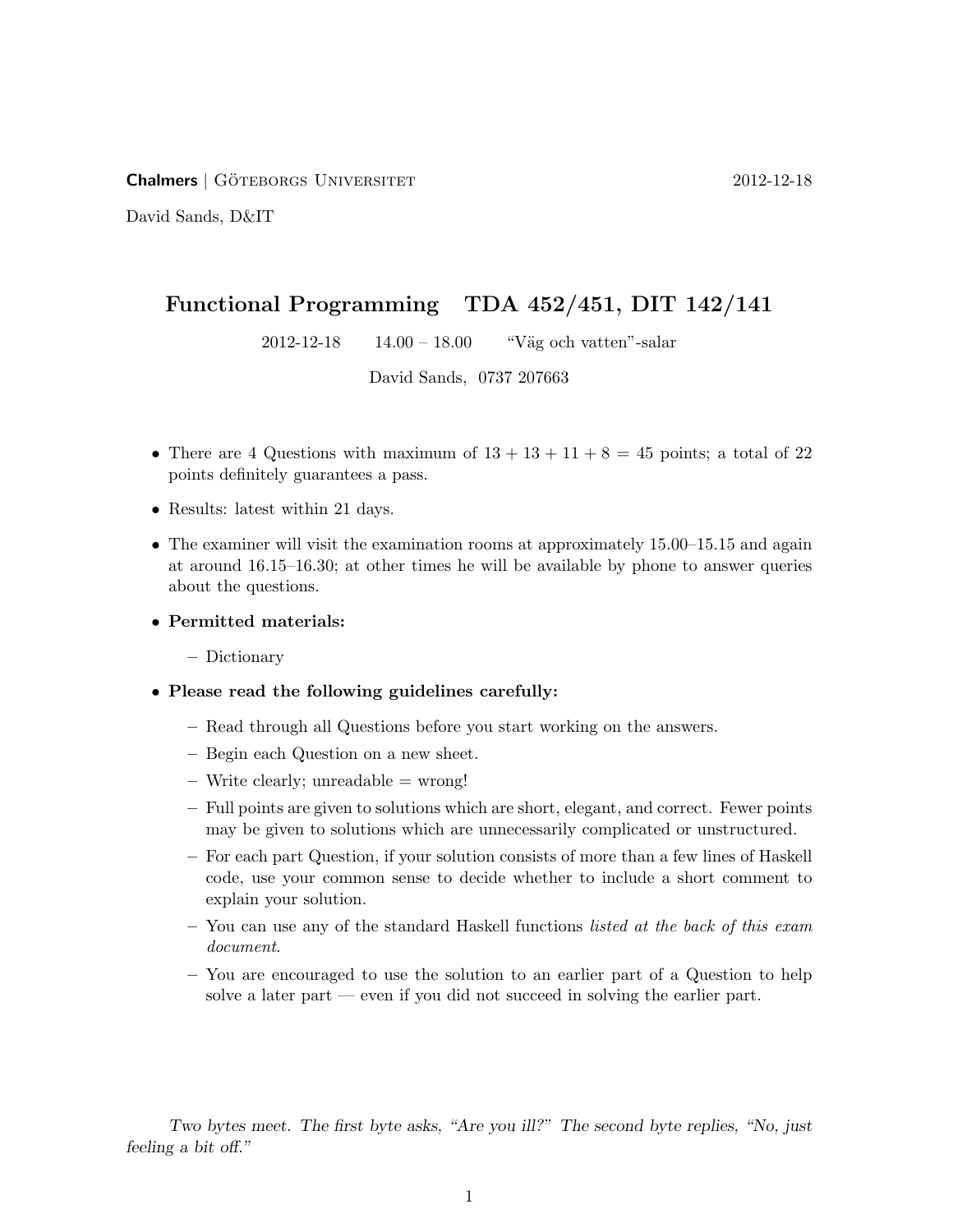Question 1. Consider the following function:

```
chat 0 \text{ f } (x:xs) = f x : xschat \_ - \_ [] = []
chat n f (x:xs) = x:chat (n-1) f xs
```
You may assume that the first argument to chat will be a non-negative Int.

- (a) (2 points) Give the type of chat.
- (b) (3 points) Give a definition for a function chat' which is equivalent to chat (under the assumption about the first argument), but which is defined using only the standard functions (as listed at the back).
- (c) (2 points) Define a quickCheck property that could be used to test the equivalence of chat and chat'. In your test you may use a specific function for the second parameter of chat.
- (d) (3 points) A function findIn tries to find the earliest index at which its first argument can be found as a sublist of the second argument. It satisfies the following property:

prop\_findIn0 = findIn "Hell" "Hello" == Just 0 && findIn "ell" "Hello Jello" == Just 1 && findIn "Hell" "Helan" == Nothing

With the help of the function isPrefixOf, give a definition of findIn, including its most general type, using a tail-recursive helper function.

- (e) (0 points) Check that you remembered to include the type of the function in your answer to the previous question.
- (f) (3 points) Define a quickCheck property which checks that whenever a list ys definitely contains xs as a sublist, then findIn xs ys will not give Nothing. Note: it is not necessary to create a new generator for lists to answer this question.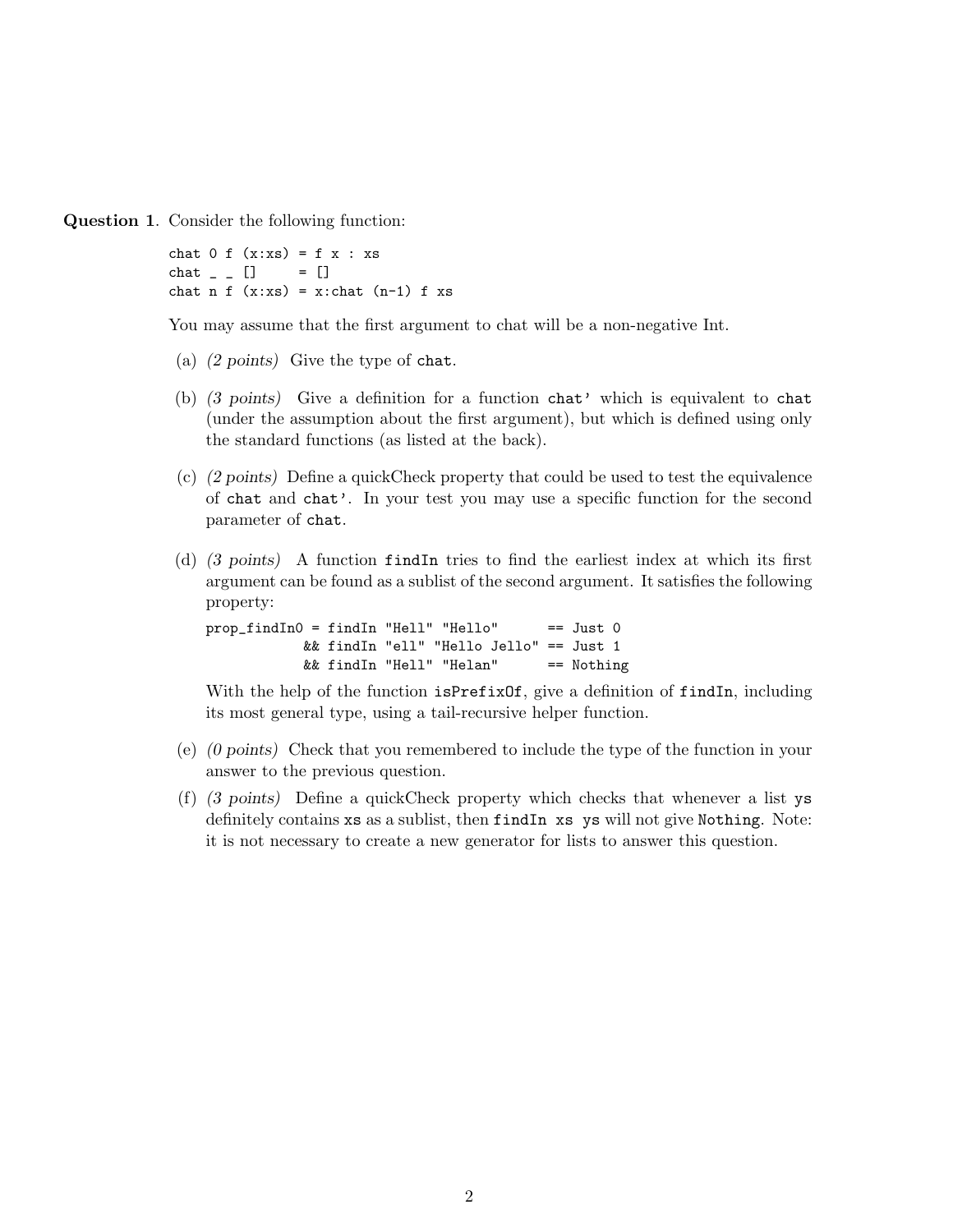Question 2. In this Question, you will design a Haskell datatype to model a journey. A journey is a non-empty list of legs. For example a journey from Halmstad to London might consist of three legs: a train from Halmstad to Gothenburg, a bus from Gothenburg to Landvetter Airport, and a flight from Landvetter to London. Suppose that we begin to model this by defining

type Journey = [Leg]

As in the example above leg consists of a mode of transport, which is either bus, train, or flight, the place of origin, and the destination. Here we will model places as strings:

type Place = String

- (a) (2 points) Complete the definition of the data type for a Journey.
- (b) (3 points) Define a function

connected :: Journey -> Bool

which computes whether the places in the journey are all connected (so that the destination of one leg will always be the origin for the next leg). Your solution should not define any new recursive function, but should make use of standard functions. Hint: you might find it useful to use the list

zip (init journey) (tail journey)

in your solution.

(c) (4 points) Define, using recursion and none of the standard functions except for those in the Eq class, a function

missingLegs :: Journey -> [(Place,Place)]

which computes the pairs of places that are not connected in the given Journey. This should satisfy:

prop\_missingLegs  $j = not (null j) ==$  connected  $j == null (missingLeg j)$ 

(d) (4 points) Add appropriate instance declarations so that quickCheck can be run on prop\_missingLegs.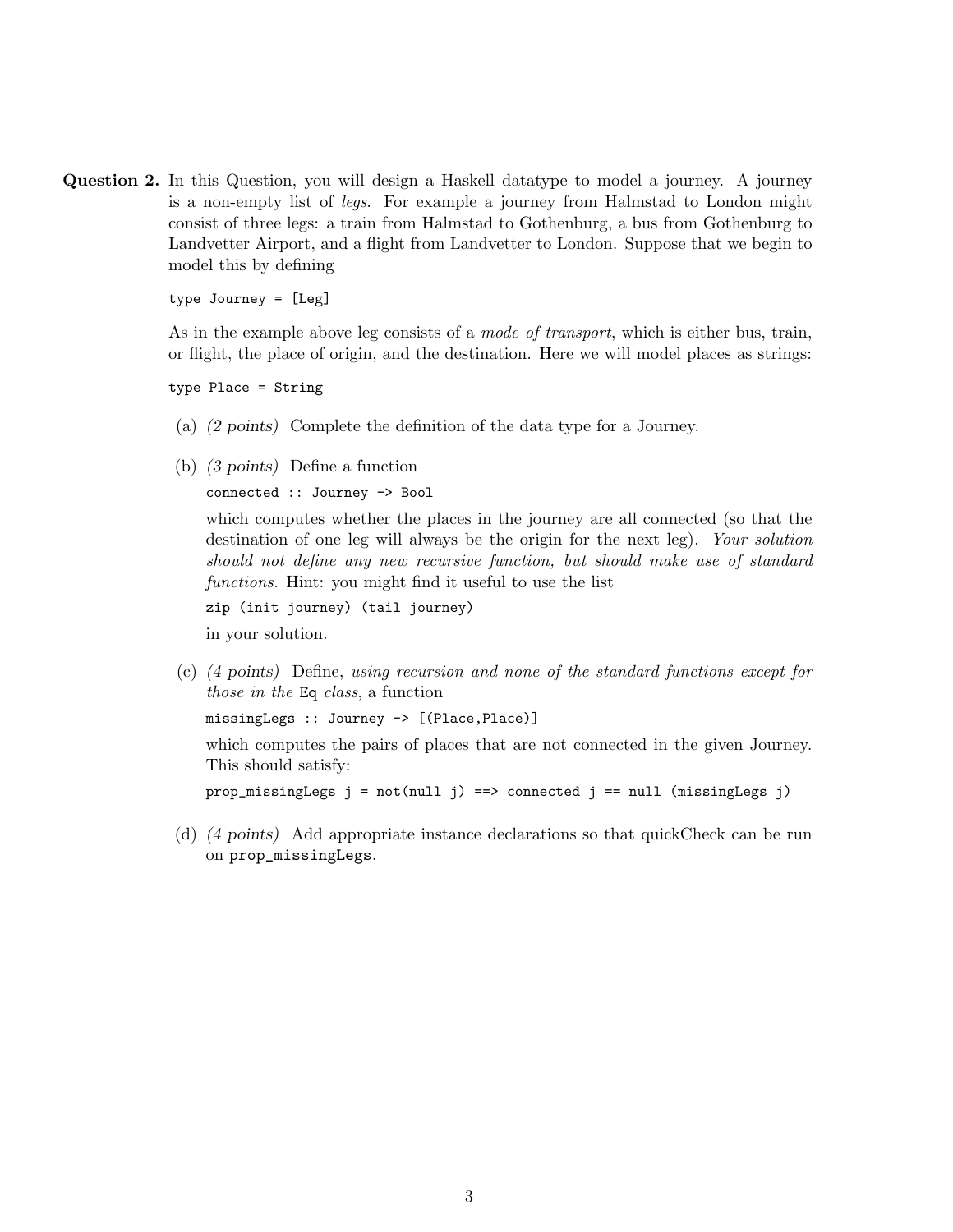Question 3. The map of a simple text-based adventure game is modelled as

```
data Map = Map PlaceName [(Dir,Map)]
data Dir = N | S | E | W deriving (Eq, Show)type PlaceName = String
```
An example of a map consisting of three places is given below; the "Hogwarts" castle has a lake to the south and a forest to the north:

```
hogwarts = Map "Castle" [(N,forest),(S,lake)]
forest = Map "Forest" [(S,hogwarts)]
\text{Take} = \text{Map} "Lake" [(N, \text{hogwarts})]
```
In the questions that follow you may assume that a direction appears at most once in a list of direction-map pairs, and that every distinct place in a map has a unique place name.

(a) (4 points) Define a function

travel :: Map -> [Dir] -> Maybe Map

which returns the map (if there is one) obtained after following the given sequence of directions. So for example travel hogwarts  $[N, S, S]$  would give a result equivalent to Just lake, but travel hogwarts [N,E] or travel hogwarts [N,N] would both give Nothing. Hint: the function lookup can be useful here.

- (b) (1 points) If we add deriving Show to the definition of Map, what happens when we try to print hogwarts?
- (c) (6 points) Make Map an instance of class Show in a way that allows maps to be displayed in the following way: Main> lake

You are at the Lake. Go N to Castle Castle. Go N to Forest, Go S to Lake Forest. Go S to Castle Main> forest You are at the Forest. Go S to Castle Castle. Go N to Forest, Go S to Lake Lake. Go N to Castle

Hints: the function intersperse could come in handy. As a wise man once said, to avoid going round in circles, it can be useful to remember where you've been.